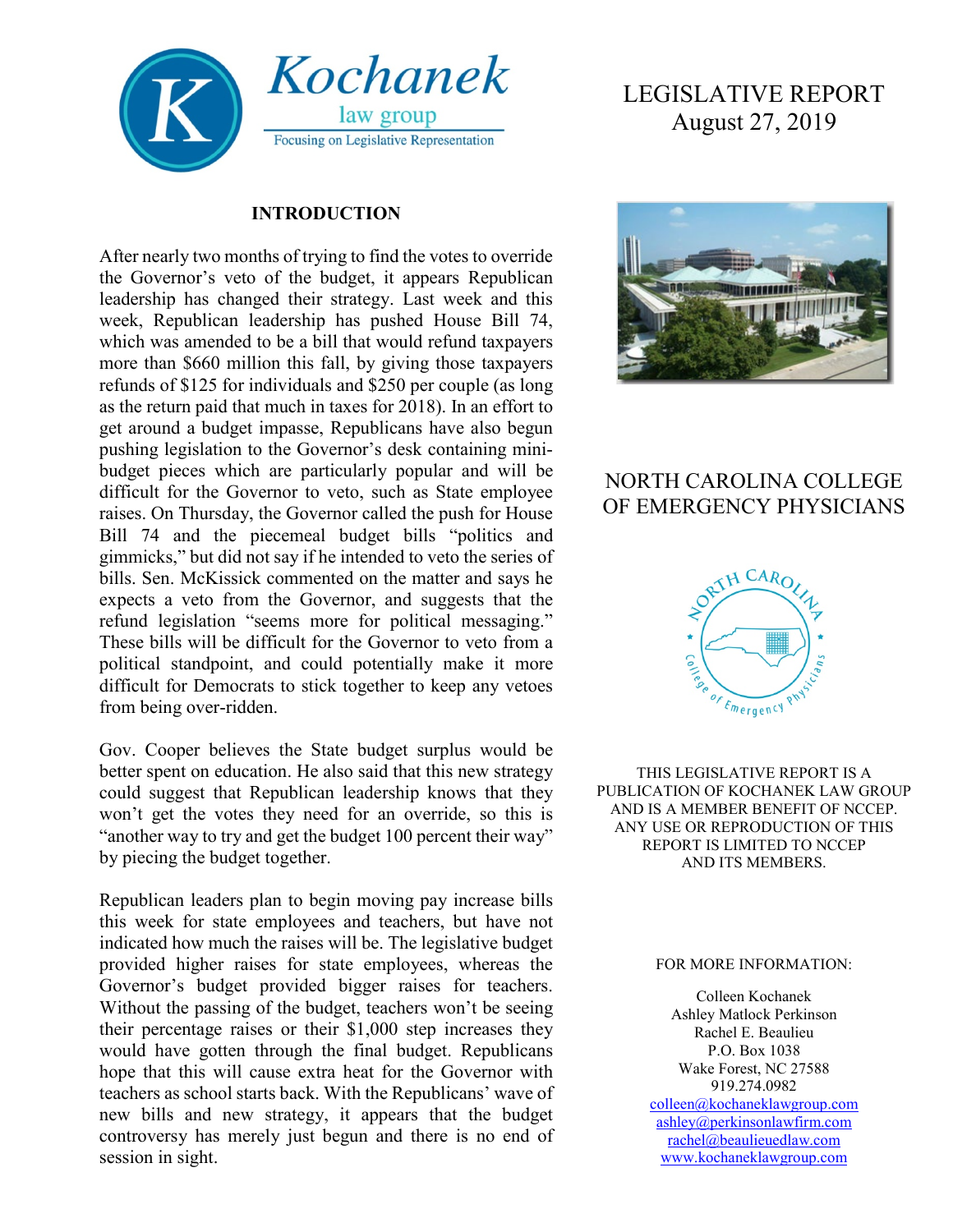#### **BILL UPDATES**

HOUSE BILL 370, Require Cooperation with ICE Detainers. Governor Cooper vetoed this bill on August 21st, providing that, "This legislation is simply about scoring partisan political points and using fear to divide North Carolina. As the former top law enforcement officer of our state, I know that current law allows the state to jail and prosecute dangerous criminals regardless of immigration status. This bill, in addition to being unconstitutional, weakens law enforcement in North Carolina by mandating sheriffs do the job of federal agents, using local resources that could hurt their ability to protect their counties. Finally, to elevate their partisan political pandering, the legislature has made a sheriff's violation of this new immigration duty as the only specifically named duty violation that can result in a sheriff's removal from office." **The bill has been sent back to the House Rules Committee.**

HOUSE BILL 555, Medicaid Transformation Implementation, was heard in the Senate Health Care and Finance committees, where the bill was completely replaced by a committee substitute. The bill, which previously dealt with telemedicine, now includes portions of the Health and Human Services section of the budget needed to progress North Carolina's changes to Medicaid managed care. The bill would fund a \$218 million appropriation for the Medicaid Transformation initiative that has been delayed while the state budget is in limbo. **It also includes a \$73 million administrative cut to the Department of Health and Human Services that was included in the budget.** 

The bill would also revise current hospital assessments to conform to managed care and applies the premiums tax to Medicaid capitation payments received by prepaid health plans in the same manner in which the tax currently applies to gross insurance premiums.

The bill would also revise the supplemental payment program for eligible medical professional providers to conform with managed care, effective October 1, 2019. The new system will be called the "Average Commercial Rate Supplemental and Directed Payment Program." Instead of a limit on the number of eligible providers that can be reimbursed through the program, there will be a limit on total payments made. The payments will now be made of two parts: supplemental payments that increase reimbursement to the average commercial rate under the State Plan and directed payments that increase reimbursement to the average commercial rate under the managed care system. Consistent with the existing supplemental payment program for eligible medical professional providers, DHHS will limit the total amount of supplemental and directed payments that may be received by the eligible providers affiliated with East Carolina University Brody School of Medicine and UNC Health Care. **In addition, average commercial rate supplemental payments and directed payments will not be made for services provided in Wake County.**

The bill would establish the Hospital Uncompensated Care Fund as a non-reverting special fund to hold certain disproportionate share hospital adjustment (DSH) receipts to be used for payments to institutions for mental diseases and related to uncompensated care in accordance with rules established by DHHS. **The bill as amended was approved by the Senate Health Care and Finance Committees and will next be considered by the Full Senate.**

HOUSE BILL 704, Rural Health Care Stabilization Act, was heard in the Senate Finance Committee, where a committee substitute was approved. The new version is a clean version of Senate Bill 681(basically sending the bill as filed back over to the House), which had several items added in the House. The committee substitute would: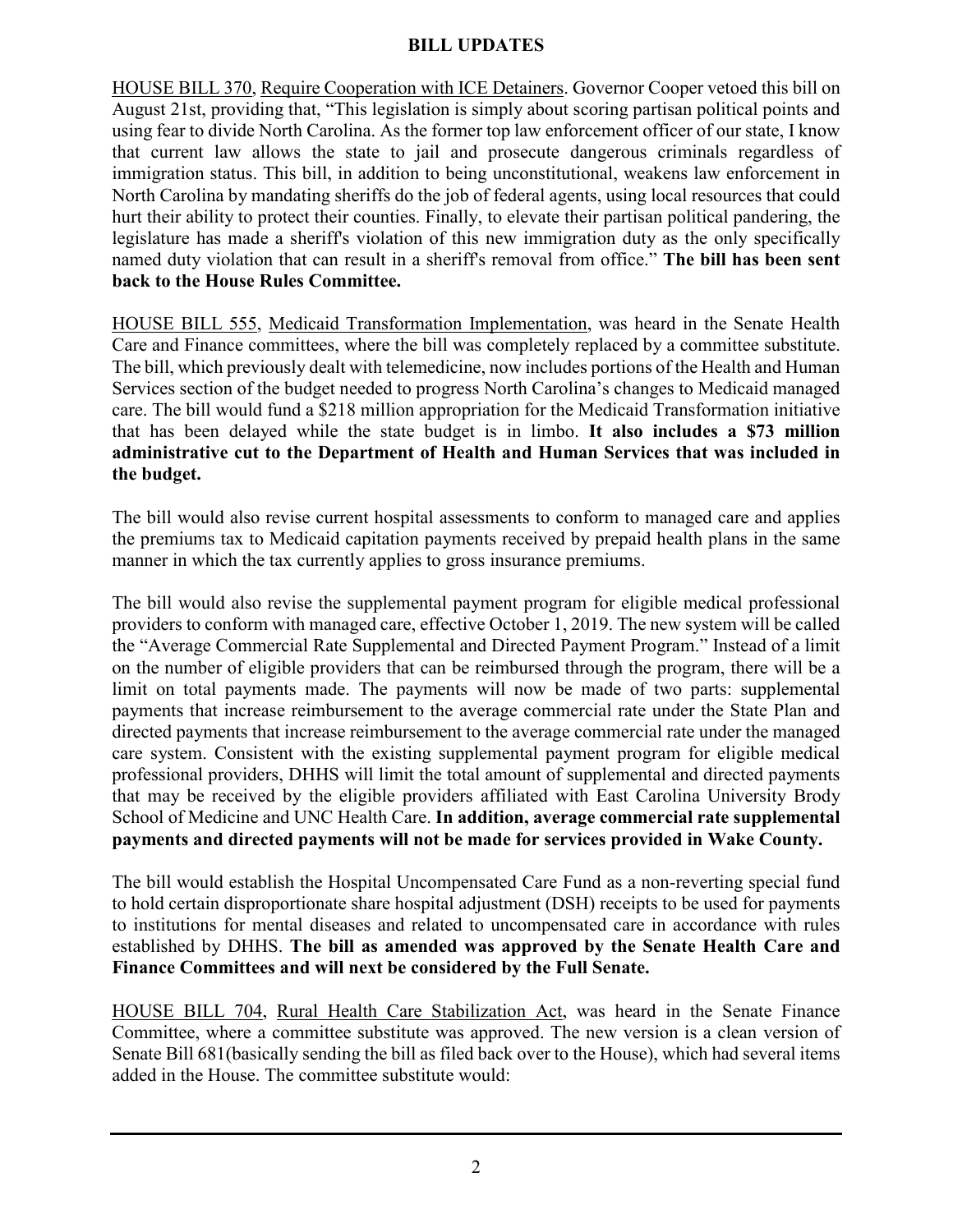- provide loans for the support of eligible hospitals located in rural areas of the State that are in financial crisis;
- create the Rural Health Care Stabilization Fund as a non-reverting special fund in the Office of State Budget and Management to provide loans at below-market interest rates with structured repayment terms in order for the financially distressed hospitals;
- allow loan funds to be used to finance construction of new health care facilities and to provide for operational costs;
- establish that UNC Health Care will administer the program;
- clarify that UNC Health Care can not apply for a loan from the program;
- establish the loan application process and detail items that must be included in the applicant's plan to stabilize the hospital;
- charge UNC Health Care with reviewing and evaluating the applications, including the possibility for repayment of the loan, and issuing recommendations for funding to the Local Government Commission (LGC);
- provide for a third-party review of the application and recommendation to the LGC if UNC Health Care does not approve a loan application;
- establish the conditions that the applicant must meet to secure LGC approval of the loan;
- establish that the interest rate for a loan may not exceed the interest rate obtained by the State on its most recent general obligation bond offering and that maturity may not exceed 20 years; and
- require UNC Health Care to issue reports on the Fund on November 1st of each year.

### **The bill as amended was approved by the Senate Finance Committee and will next be considered by the Senate Rules Committee.**

HOUSE BILL 918, Amend Abuse Laws/Expedite Permanency, was heard in the Senate Health Care Committee, where this bill regarding various abuse, neglect, and dependency laws with the goal of promoting safety for children in placements outside of the home was modified to expedite permanency for children under three years of age who have been removed from the home. The bill would also clarify that the term "abused juvenile" includes minors whose parents expose them to illegal drugs while in utero. **The bill as amended was approved by the Senate Health Care Committee and will next be considered by the Senate Judiciary Committee.**

SENATE BILL 250, Remove Foreign Citizens from Voting Rolls, was amended in the House Rules Committee to:

- require record retention of all requests for excusal from jury duty based on a disqualification to serve;
- require the clerk to report to the State Board of Elections persons disqualified from jury duty because the person is not a citizen of the United States (previously, required reporting disqualifications due to citizenship, residency, or criminal history), and used to conduct efforts to remove names from its list of registered voters;
- require the State Board to retain the electronic records for four years (was, two years), deem the records retained by the State Board public records, and allow the State Board to destroy the records when they are no longer public records (previously, allowed the superior court clerk to destroy the records at the end of each biennium); and
- conduct systematic efforts to remove the names of ineligible voters from the official lists of eligible voters.

#### **The bill as amended was approved by the House Rules Committee and the Full House on its initial vote. The bill will next be considered on its final vote in the Full House.**